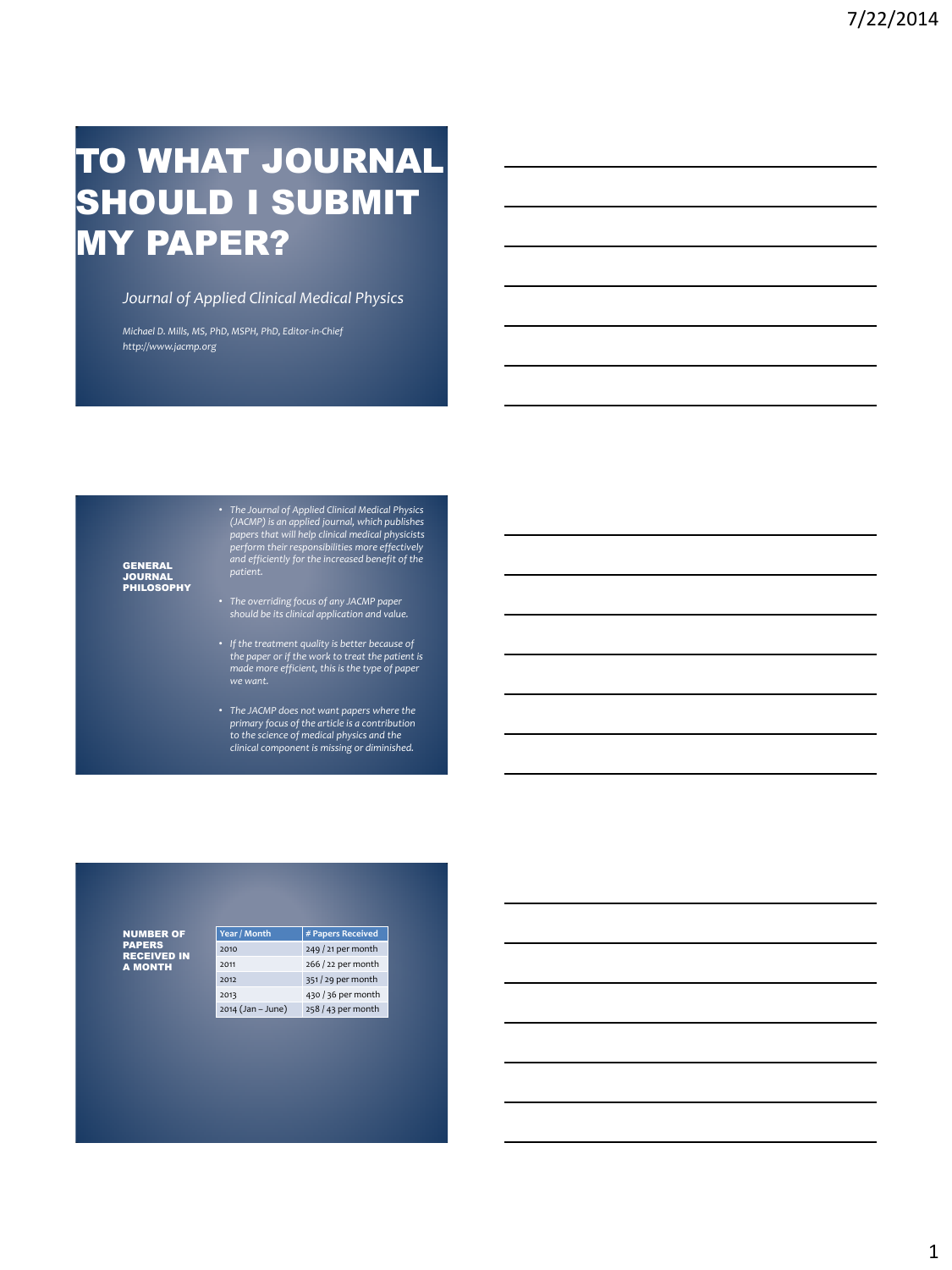% OF PAPERS ACCEPTED / DECLINED

| Year              | % Accepted |
|-------------------|------------|
| 2010              | 52%        |
| 2011              | 50%        |
| 2012              | 49%        |
| 2013              | 50%        |
| 2014 (Jan - June) | $-50%$     |

## REVIEW PROCESS

• *JACMP uses a double blind review process. Submitted articles are anonymized and acknowledgements are redacted. The author(s) are unknown to the reviewers and the reviewers are unknown to the authors.*

- *Section Editors are identified based on their familiarity with the technologies and concepts discussed in the submission.*
- *The Section Editor has the final say respecting the final disposition of the article.*

• The impact factor of a journal is defined to be the<br>number of times papers published in that journal are<br>cited for a two-year period after their publication,<br>divided by the number of papers published in that<br>journal duri

IMPACT FACTOR **HISTORY** 

- *The impact factor is not without its detractors. As is the case with many statistics, this particular statistic can be misused, abused, and manipulated.*
- *The information presented in our journal is directed more toward improving the clinical practice of medical physics than toward propagating knowledge.*
- Consequently, much of the information provided<br>never finds its way into further publications. The real<br>measure of impact of a paper in the Journal of<br>Applied Clinical Medical Physics, then, is the number<br>of times the info
- *George Starkschall, JACMP Editorial 2008*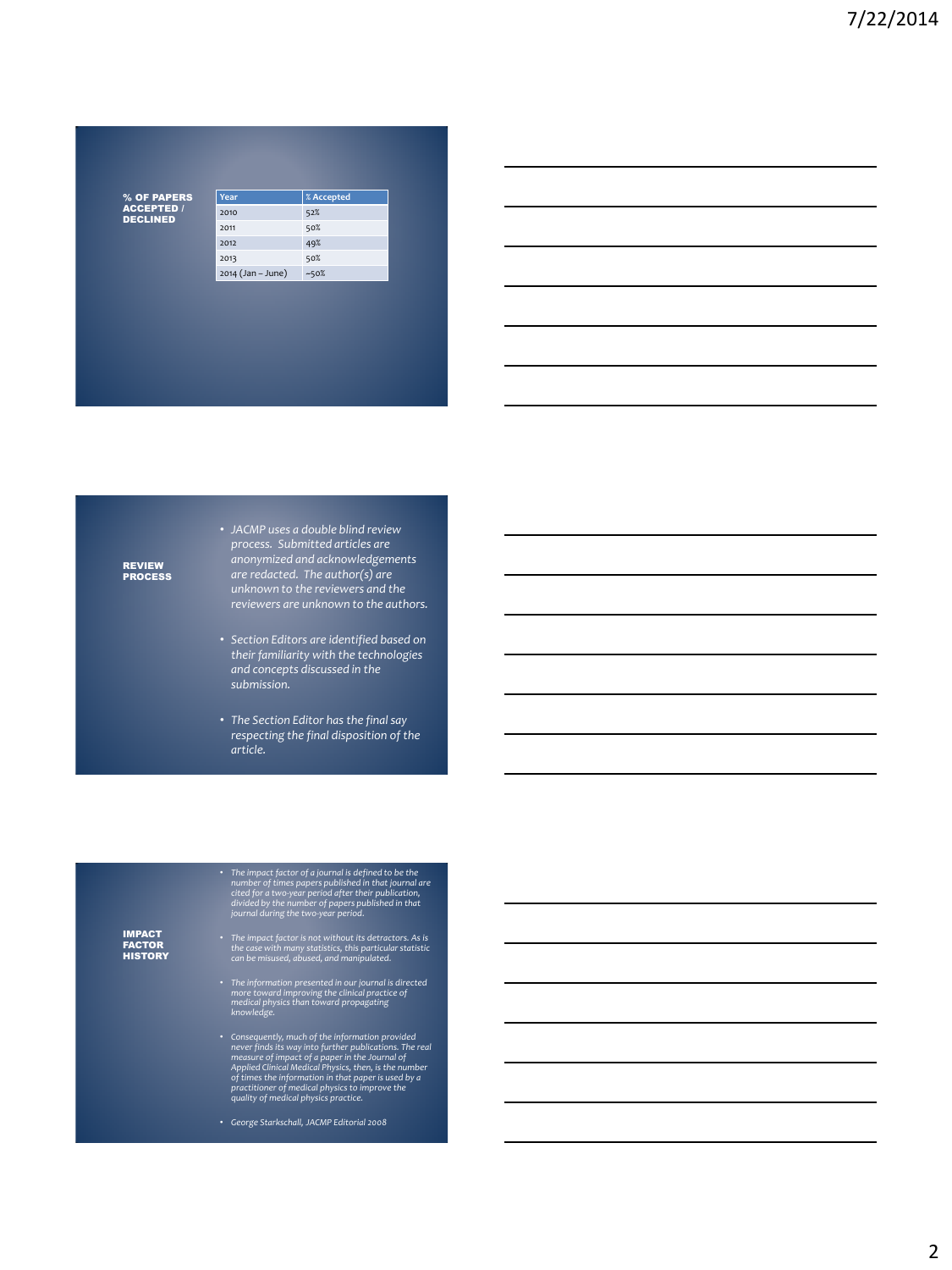IMPACT FACTOR HISTORY

| Year             | <b>Impact Factor</b> |
|------------------|----------------------|
| 2008             | 1.225                |
| 2009             | 1.168                |
| 2010             | 1.008                |
| 2011             | 1.291                |
| 2012             | 0.959                |
| Five Year Impact | 1.30                 |





PAPERS I<br>WOULD LIKE TO GET

- *CLINICAL Review Articles*
- *CLINICAL Radiation Oncology Physics*
- *CLINICAL Imaging Physics*
- *CLINICAL Radiation Measurements*
- *CLINICAL Non-Ionizing Topics*
- *Radiation Protection & Regulations*
- *Management and Profession*
- *Education*